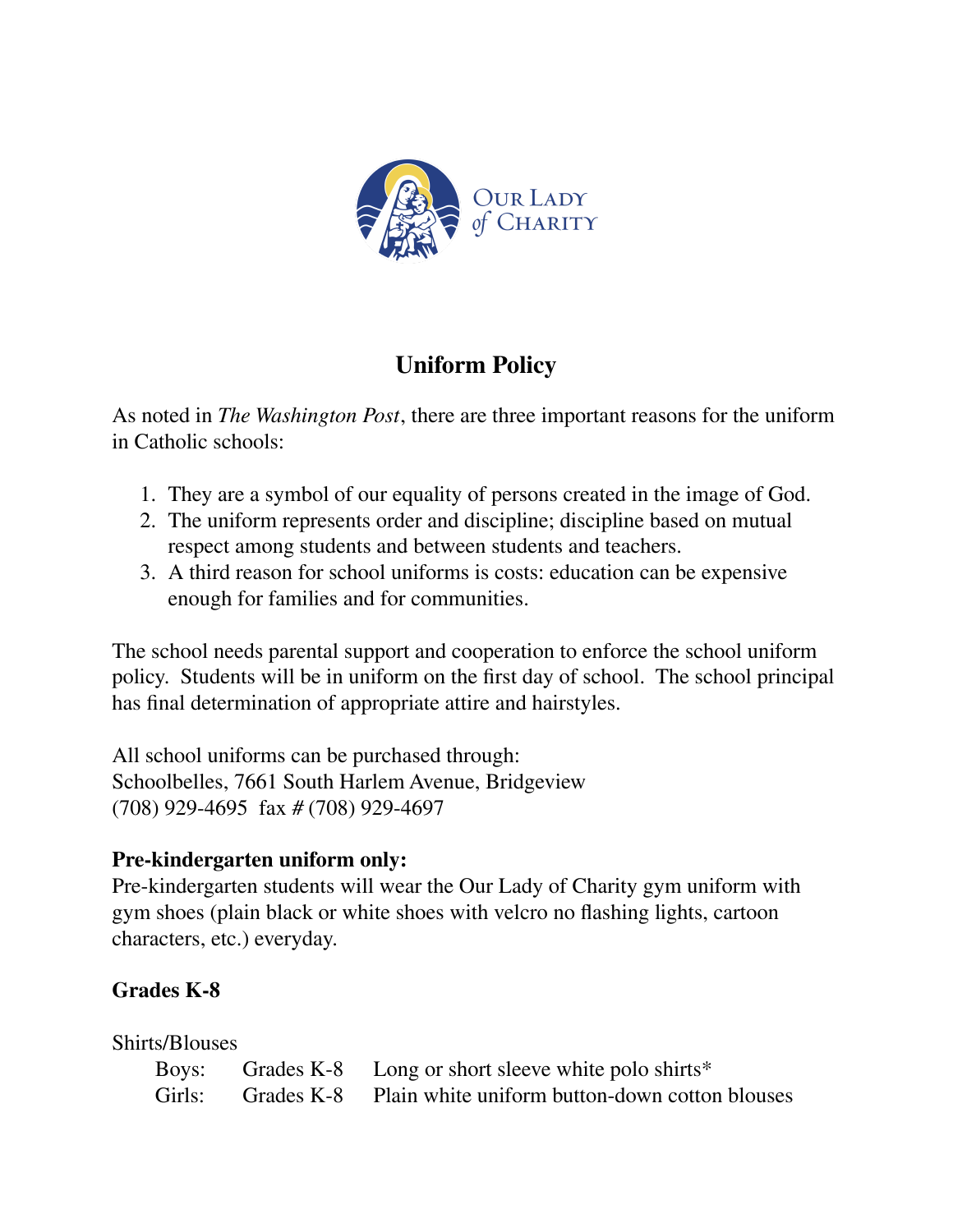or white long or short sleeve polo shirts\* \*Shirts, blouses, and polos must be tucked in at all times.

#### Pants

| Boys:          | Grades K-8 | Black twill dress trousers;<br>trousers should fit appropriately and be worn at<br>the waist. This also applies to out-of-uniform days.<br>No baggy or oversized trousers will be allowed. |
|----------------|------------|--------------------------------------------------------------------------------------------------------------------------------------------------------------------------------------------|
| Girls:         | Grades K-8 | Black twill dress trousers may be worn year-round.                                                                                                                                         |
| Skirts/Jumpers |            |                                                                                                                                                                                            |
| Girls:         | Grades K-4 | White/red/black plaid v-neck jumpers                                                                                                                                                       |
|                | Grade 5-8  | White/red/black plaid split skirts or kick pleat<br>skirts*                                                                                                                                |

\*If shorts are worn under the skirts, they must be shorter than the skirt. Proper skirt length is TWO INCHES above the knee or longer. Black leggings may be worn under the skirt or jumper.

### Sweaters

| Boys:  |            | Grades K-8 Plain red cardigans, red v-neck pullovers, or |
|--------|------------|----------------------------------------------------------|
|        |            | OLC sweatshirts must be worn.                            |
| Girls: |            | Grades K-4 Plain red cardigans or OLC sweatshirts may be |
|        |            | worn.                                                    |
|        | Grades 5-8 | Plain red cardigans, red v-neck pullovers, red vests,    |
|        |            | or OLC sweatshirts must be worn.                         |

#### Socks/ Tights

|  | Boys: Grades K-8 Black or white socks                              |
|--|--------------------------------------------------------------------|
|  | Girls: Grades K-8 Knee-high or over the ankle solid red, white, or |
|  | black socks or tights are permitted.                               |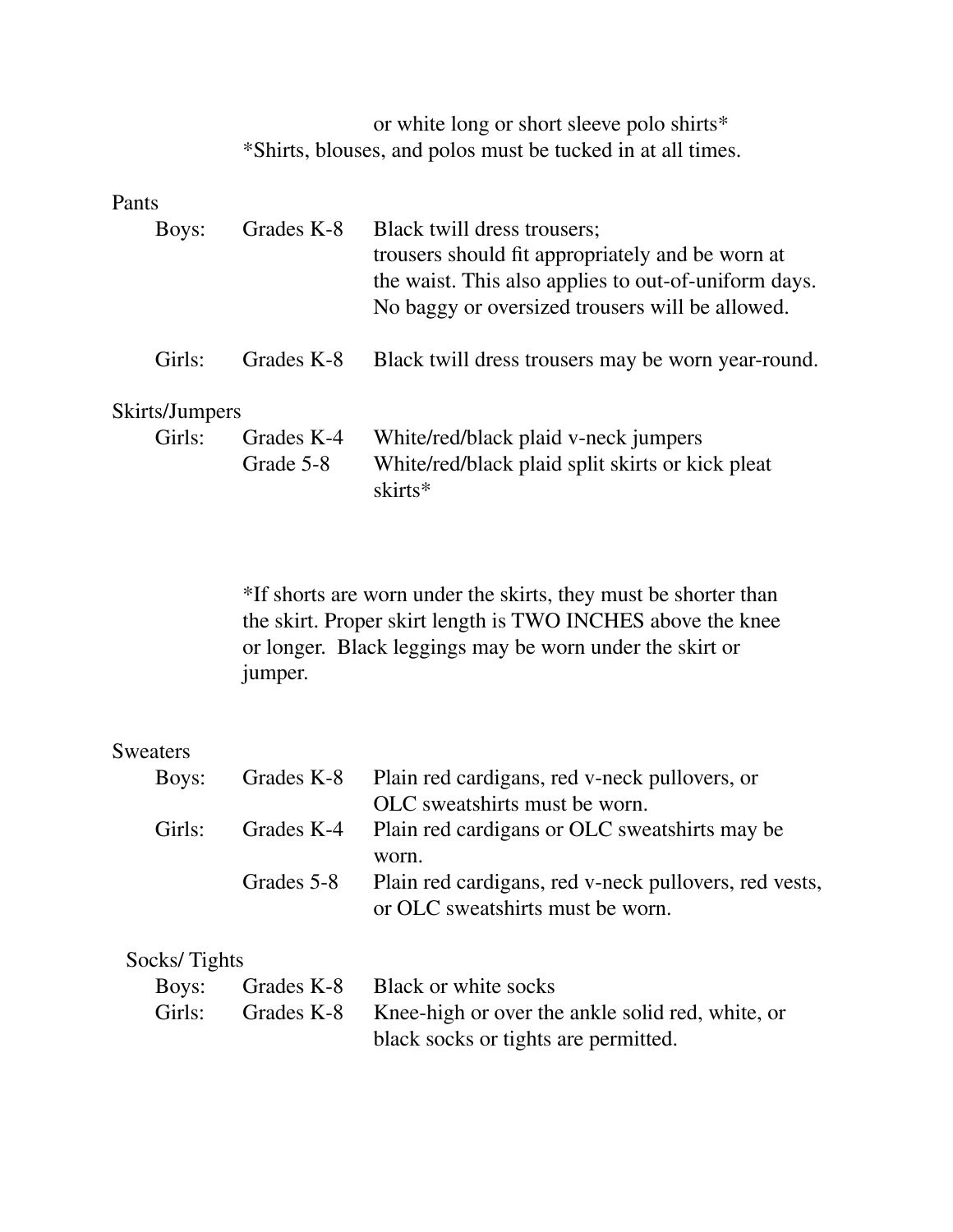### **Shoes**

Students K-8

- Black or brown dress shoes must be worn with the school uniform. Heels should be low and have a soft sole. All black or all white low-top sneakers may also be worn with the school uniform. Sneakers should not have designs, contrasting logos, flashing lights, or any other distractions.
- Sneakers are required on gym days
- Snow, hiking, or cowboy boots, or other forms of outdoor footwear, are not permitted in class. If it becomes necessary to wear any of the above because of weather conditions, they must be exchanged for school shoes in the classroom.
- School principal will make the final determination of the appropriateness of the shoe. Please be conservative with your choice of shoe. If necessary, parents may be asked to replace the student's shoes.

# Hairstyles

Student's hair must be neat, clean, well-groomed, and reflect a conservative style. Extreme styles are not acceptable: no tails, no designs of any kind, and no shaved to the skin (full or partial head). Boys may not have hair length past their collar and may not go below mid ear and the front may not pass the eyebrows. Hair must remain its natural color. No highlighted, frosted, or dyed hair is acceptable.

## Jewelry, Makeup, and Nail Polish

- Makeup and nail polish are not permitted. This also applies for out of uniform days.
- Wrist watches and appropriate religious medals or crosses are the only jewelry that is permitted to be worn by students. Bracelets (except medical) are not allowed.
- Body art, including self-applied marker, ink, etc., is not allowed
- Girls who have pierced ears may wear one pair of small stud earrings. Earrings are not permitted in the cartilage of the ear. Boys are prohibited from wearing earrings.

Warm weather uniform (optional)

From the beginning of school until October 31 and from May 1 until the end of the school year.

Shorts- boys and girls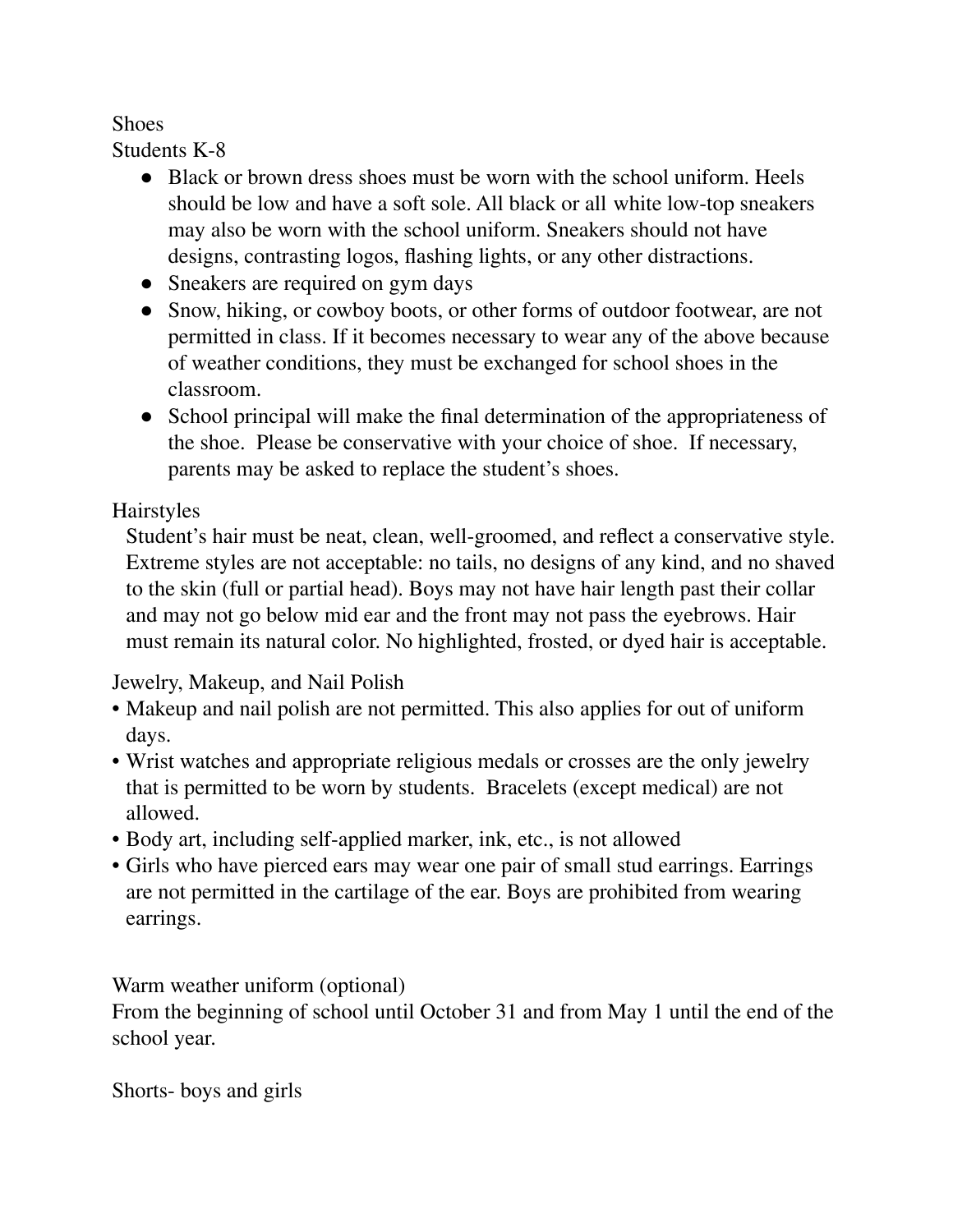Grades K-8 Black walking shorts, shorts should be above the knee and below mid-thigh.

Socks- boys and girls

- Grades K-8 over the ankle socks; no patterns or designs are allowed on socks.
- Girls: Only solid red, white or black socks or tights are permitted

#### Cold weather uniform (optional) From November 1 until March 31

#### **Shirts**

| Boys:  | Grades K-8 | White turtleneck knit shirts or long sleeve white |
|--------|------------|---------------------------------------------------|
|        |            | polo shirts                                       |
| Girls: | Grades K-8 | White turtleneck knit shirts or long sleeve white |
|        |            | polo shirts                                       |

### Pants/Slacks- Boys and Girls

Grade K-8 Black twill slacks (no jeans, polyester pull-ups, or corduroys)

### **Gym uniform for all grades**

- Only Our Lady of Charity School logo gym wear is permitted. Sweatpants must be worn at the waist. Sweatpants must be worn to ankle length.
- Students may wear a long sleeve t-shirt underneath their gym shirt from November 1 through March 1. The only color permitted is white.
- Students are required to wear standard gym shoes.
- Gym wear may only be worn on gym (P.E.) days.

### Non-uniform days

Children are not required to wear their school uniforms on these days:

- 1. The child's birthday
- 2. A day where the child has earned a "No uniform day" as a prize or reward